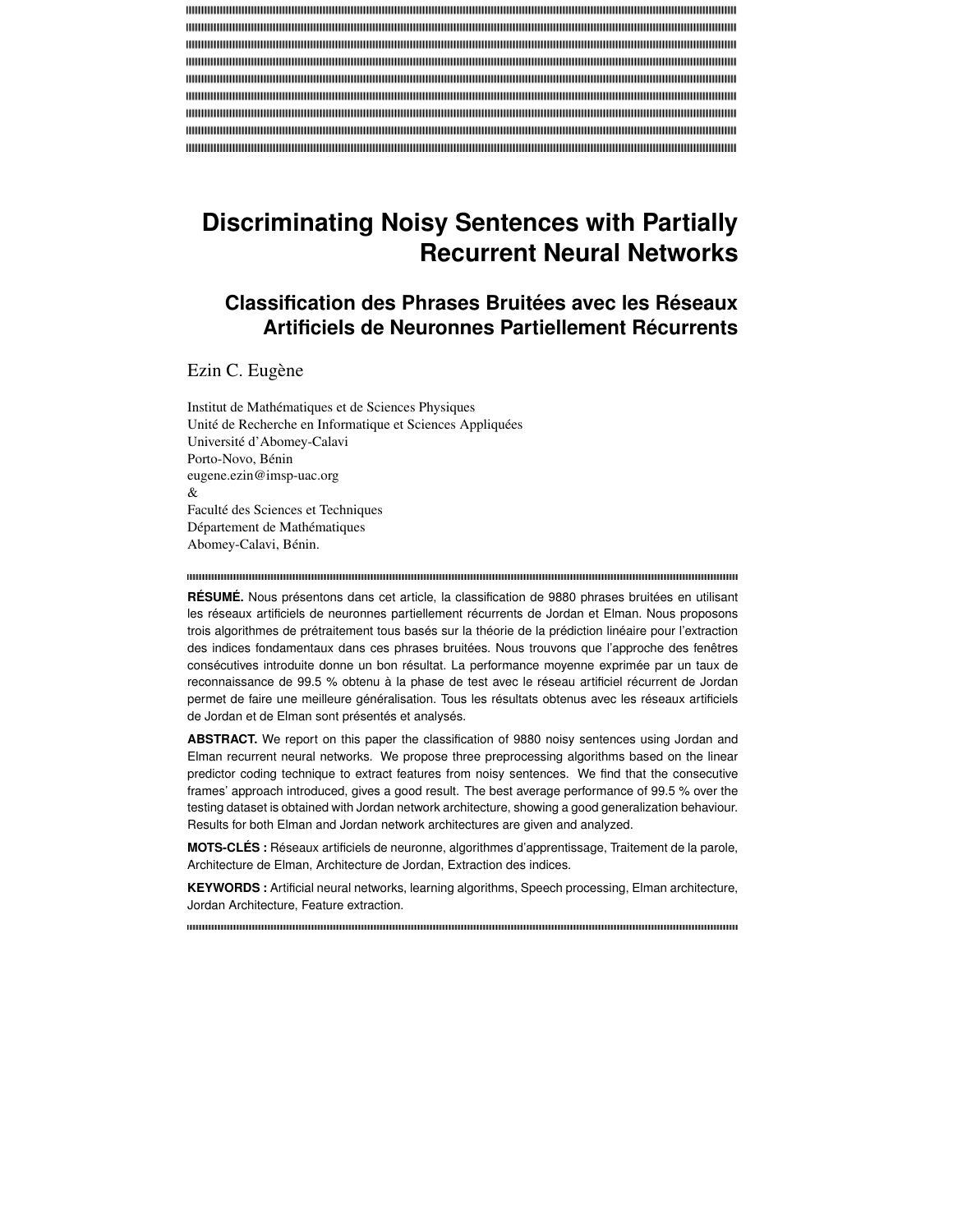### **1. Introduction**

Speech enhancement in noisy environment is a challenge problem since decades. Noise is added to speech signal almost in an uncontrolled manner. Speech-processing systems (e.g. speech coding, speech recognition, speaker verification) pick-up those "unwanted" signal along speech. These noise signals result in performance degradation of those systems. Many efforts to design automatic systems for controlling noise are done (see [1] and [2]). Noise classification can be used to reduce the effect of environmental noises on speech processing tasks [3]. Vacher M. et al., proposed three algorithms for signal detection where the best result is achieved with the wavelet filtering algorithm [4]. Neural nets are proposed as alternative optimization techniques to handle problems in automatic speech recognition field. Prior a neural net maps each input feature vector into output vector, it must have first learnt the classes of feature vectors through a process that partitions the set of feature vectors. This is called discrimination (or classification) which involves machines learning. In [5], Looney defines classification as a process of grouping objects together into classes according to their perceived likenesses or similarities. In this paper, we are interested by the classification of noisy sentences into four classes using partially recurrent networks to demonstrate how generalization is not straightforward process namely with Jordan and Elman network models. Different preprocessing methods are used.

# **2. Database Description**

We have built two types of databases. Firstly, we artificially corrupted 1376 sentences extracted from TIMIT database  $[6]$ , and Italian speech sentences<sup>1</sup> with the same range of noise waves. The sampling frequency was 16 kHz at a rate of 16 bits per sample. The four noise sources used are babble, car, traffic, and white noise. Secondly, likewise the previous one, we artificially corrupted the 1376 sentences with random samples of the four noise sources. In both cases, the total of 5504 noisy sentences is splitted into three parts to define the training, the validation, and the testing sets. The training set is used to train the net. During the learning, the weights and biases are updated dynamically using the back propagation algorithm (see [7] for more details). The validation set is used to determine the performance of the net on patterns that are not trained during learning. Its major goal is to avoid the over training during the learning phase. The testing set is used to check the overall performance of the net. Table 1 shows the noisy sentences repartition for the three datasets.

#### **3. Preprocessing Algorithms**

Prior to evaluation with neural networks, the database requires preparation since this process significantly influences the network learning capabilities. In this paragraph, we present three approaches to preprocess the noisy sentences using *linear prediction coding* LPC algorithm. We found that a  $12^{th}$  order model was enough good when the sampling

<sup>1.</sup> Italian sentences are recorded by us in a quiet room to avoid as much as possible the background noise with a mono-channel microphone.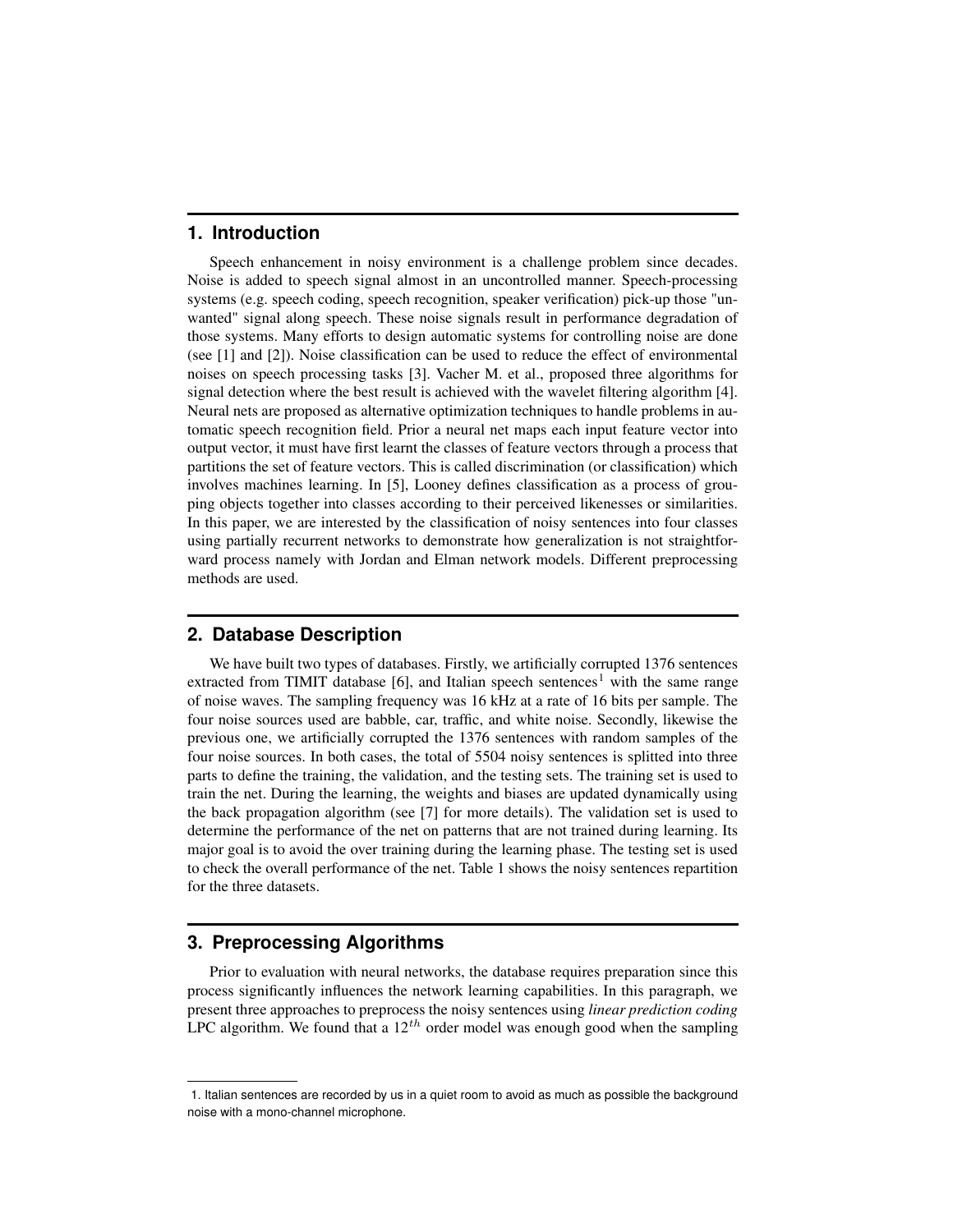|           |         | Training dataset |       |         | Validation dataset |       | Testing dataset |         |       |  |
|-----------|---------|------------------|-------|---------|--------------------|-------|-----------------|---------|-------|--|
| Sentences | Italian | English          | Total | Italian | English            | Total | Italian         | English | Total |  |
| babble    |         | 494              | 510   |         | 460                | 464   | 4               | 398     | 402   |  |
| car       |         | 494              | 510   |         | 460                | 464   |                 | 398     | 402   |  |
| traffic   |         | 494              | 510   |         | 460                | 464   | 4               | 398     | 402   |  |
| white     |         | 494              | 510   |         | 460                | 464   | 4               | 398     | 402   |  |

**Table 1.** Repartition of the training, validation and testing datasets.

frequency is 16 kHz. Let us review each of them starting from the linear prediction analysis.

#### **3.1. Linear Prediction Analysis**

One of the major development is speech coding is LP Coders that approximate the spectral envelop of speech with the spectrum of an all-pole model (see [8]). LPC is a particular technique of linear prediction analysis defined as a time-domain technique which attempts to predict a speech sample through a linear combination of several previous samples. This is given in [9] and [8] by

$$
s_n = -\sum_{j=1}^p a_k s_{n-k} + Gu_n
$$

where  $s_n$  is the predictor signal,  $u_n$  some input, G is the gain factor, p the model order, and  $a_k$  the predictor coefficients. The coefficients are determined based on the minimum mean square error between the speech segment and the estimate of the speech (see [9]). As the order of LP model increases, more details of the power spectrum of speech can be approximated. The LPC algorithm finds the predictor coefficients,  $a_k$  of an  $p^{th}$  order forward linear predictor and the gain factor  $G$  such that the sum of the square of the errors

$$
e_n = s_n + \sum_{j=1}^p a_k s_{n-k}
$$

is minimized. For the problem we faced, we set the model order to 12 after trial and error process.

## **3.2. Overlapped Windows' Approach**

In this approach, the noisy sentence is segmented into 6 frames by applying a 200 ms window length every 100 ms. From each frame, 12 coefficients are extracted. The resulting coefficients are computed on each noisy sentence of 700 ms as duration and arranged into a single observation vector of 72 coefficients. Such a vector becomes an input to the net, used as classifier.

#### **3.3. Consecutive Windows' Approach**

In this approach, a noisy sentence is segmented into consecutive frames by applying a 200 ms as window's length. From each frame, 12 coefficients are extracted and arranged into a single vector of 72 coefficients. These coefficients are computed on noisy speech signal of 1.2 second as duration.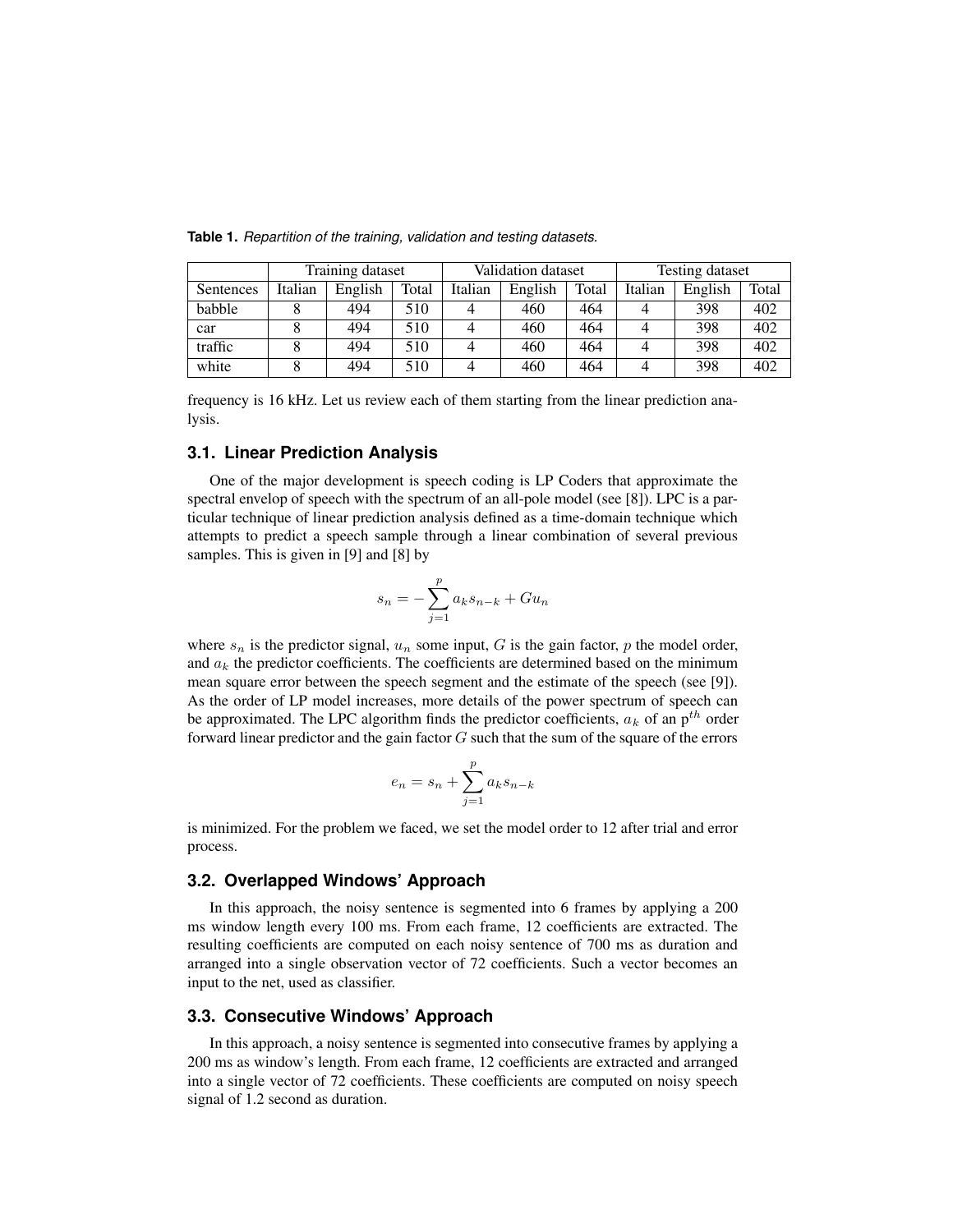#### **3.4. Mixture of Overlapped and Consecutive Windows' Approaches**

This approach combines the two previous ones on a speech signal of 1.1 second and can be described as follows : the first 300 ms is segmented into frames by applying a 200 ms as window's length overlapped every 100 ms following by the overlapped windows' technique. That leads to 24 coefficients. The remaining noisy sentence is segmented into four consecutive windows of 200 ms length according to the consecutive windows approach. That leads to 48 coefficients. Both sets of coefficients are concatenated into a single vector of 72 coefficients.

#### **4. Recurrent Neural Networks**

Recurrent networks are logical candidates when identifying a nonlinear dynamical process (see [10] and [11]) like the problem we faced. Such nets are attractive with their capabilities to perform highly nonlinear dynamic mapping (see [12]) and their ability to store information for later use. Moreover, they can deal with time-varying input or output through their own natural temporal operation. There are two types of recurrent neural networks : *fully recurrent neural networks and partially recurrent neural networks*. Many learning algorithms have been developed for both models (see [13], [14] and [15]). We refer the reader to [12] and [17] for more details about fully recurrent networks since it is out of scope of this paper. Partially recurrent networks are back-propagation networks with proper feedback links. They allow the network to remember cues from the recent past. In these architectures, the nodes receiving feedback signals are context units (see [12]). According to the kind of feedback links, two major models of partially recurrent networks are encountered in literature as presented below.

#### **4.1. Jordan Sequential Network**

This network model is realized in adding recurrent links from the network's output to a set of context units  $C_i$ , of a context layer and from the context units to themselves. Context units copy the activations of output node from the previous time step through the feedback links with unit weights. Their activations are governed by the differential equation

$$
C_i'(t) = -\alpha C_i(t) + y_i(t)
$$

where the  $y_i$ 's are the activations of the output nodes and  $\alpha$  is the strength of the selfconnections. Despite the use of the Jordan sequential network to recognize and distinguish different input sequences with sequences of increasing length, this model of network encounters difficulties in discriminating on the basis of the first cues presented.

#### **4.2. Elman Network**

Elman proposed a simple but powerful two layers back propagation network where time is implicitly represented by the network dynamics. According to Elman (see [14]), increasing the sequential dependencies in a given task does not necessarily result in worse performance. Feedback connections come from the output of the hidden layer to input layer.

#### **4.3. Network Architecture Design**

Both Jordan and Elman recurrent networks have the following architecture :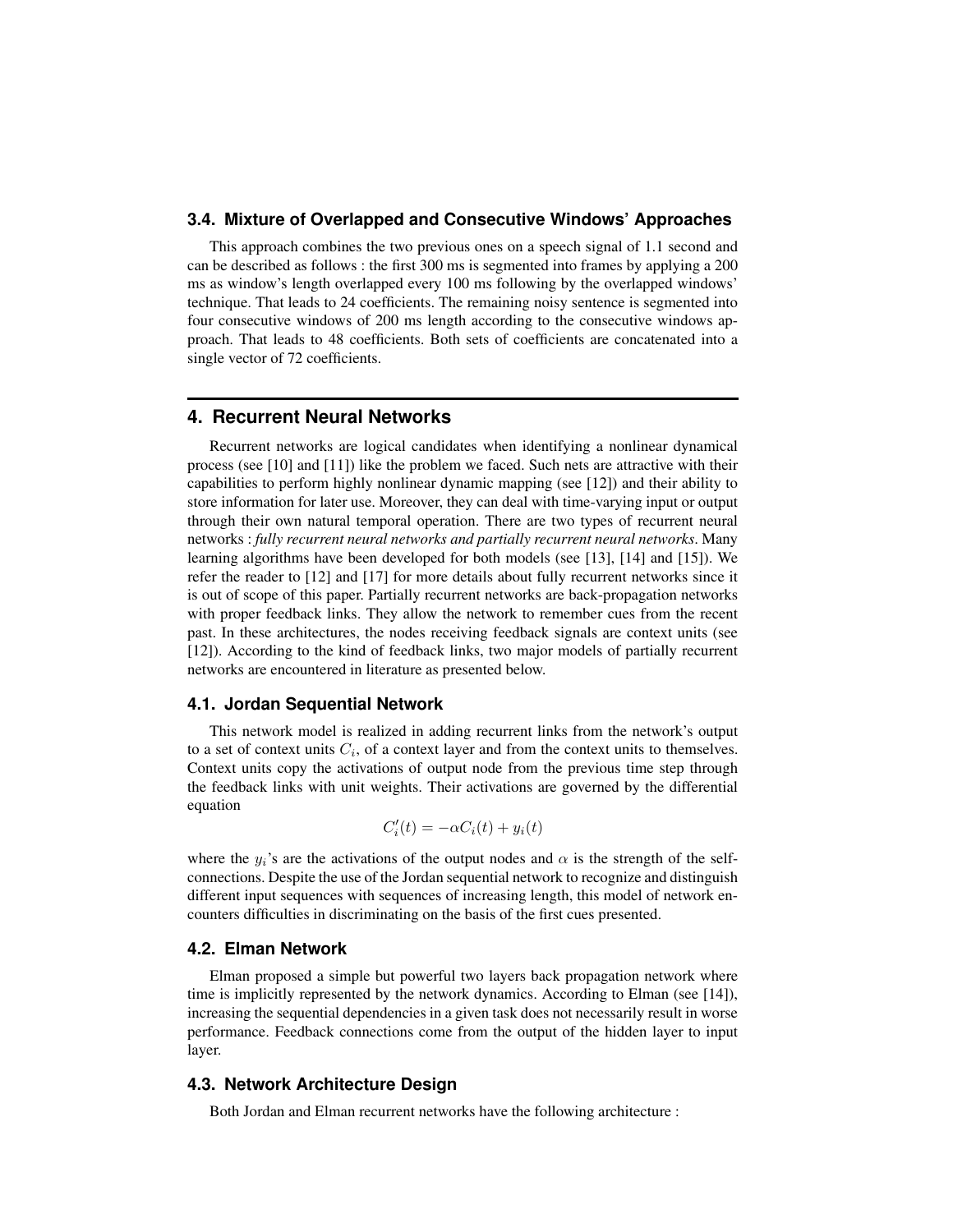- the input layer is a vector of 72 components;
- a hidden layer with 20 neurons;
- four output nodes; one for each class;
- number of epochs is fixed to 2000 ;
- learning rate is fixed to 0.002.

# **5. Experimental Results**

We carried out four experiments using both Jordan and Elman models on a workstation machine equipped of the Stuttgart Neural Network Simulator [18].

– The first experiment deals with a database of sentences corrupted with the same range of noise waves. The feature extraction technique is based on the mixture approach. The results obtained are presented in Table 2.

– The second one is carried out with preprocessed data obtained thank to the overlapped windows' approach. The results obtained are also presented in Table 2.

– The third one is done with noisy sentences preprocessed with the consecutive windows' algorithm. The results are presented in Table 3.

– Finally, the fourth one is done with noisy speech database obtained from the mixture approach. The results are also presented in Table 3.

| Methods      | First experiment |      |      |       |      |      |        | Second experiment |      |       |      |            |  |
|--------------|------------------|------|------|-------|------|------|--------|-------------------|------|-------|------|------------|--|
| Network type | Jordan           |      |      | Elman |      |      | Jordan |                   |      | Elman |      |            |  |
| Classes      | Tra              | Val  | Tst  | Tra   | Val  | Tst  | Tra    | Val               | Tst  | Tra   | Val  | <b>Tst</b> |  |
| babble       | 98.2             | 94.0 | 94.5 | 99.8  | 99.6 | 100  | 96.1   | 93.1              | 92.0 | 90.4  | 84.3 | 84.1       |  |
| car          | 99.8             | 97.0 | 97.3 | 00    | 99.6 | 99.5 | 99.0   | 95.9              | 96.0 | 97.3  | 92.0 | 93.5       |  |
| traffic      | 100              | 98.5 | 97.0 | 00    | 100  | 100  | 99.8   | 99.6              | 98.5 | 98.2  | 98.1 | 95.8       |  |
| white        | 99.8             | 98.9 | 97.3 | 100   | 100  | 100  | 99.4   | 99.4              | 98.0 | 99.2  | 99.4 | 97.8       |  |
| average      | 99.6             | 97.1 | 97.2 | 99.9  | 99.8 | 99.7 | 98.6   | 97.0              | 96.1 | 96.3  | 93.5 | 92.8       |  |

**Table 2.** Result obtained from the first and second experiments.

**Table 3.** Result obtained from the third and fourth experiments.

| Methods      | Third experiment |      |            |       |      |      |        | Fourth experiment |      |       |      |            |  |
|--------------|------------------|------|------------|-------|------|------|--------|-------------------|------|-------|------|------------|--|
| Network type | Jordan           |      |            | Elman |      |      | Jordan |                   |      | Elman |      |            |  |
| Classes      | Tra              | Val  | <b>Tst</b> | Tra   | Val  | Tst  | Tra    | Val               | Tst  | Tra   | Val  | <b>Tst</b> |  |
| babble       | 96.9             | 92.9 | 93.5       | 97.3  | 90.9 | 92.5 | 97.8   | 94.0              | 94.0 | 95.9  | 91.8 | 91.5       |  |
| car          | 99.2             | 97.6 | 96.3       | 99.0  | 97.2 | 96.5 | 99.2   | 96.1              | 96.3 | 98.8  | 96.6 | 96.0       |  |
| traffic      | 99.6             | 99.1 | 97.8       | 99.2  | 98.9 | 97.3 | 100    | 98.5              | 97.8 | 100   | 98.3 | 96.5       |  |
| white        | 99.6             | 99.8 | 99.5       | 99.6  | 99.8 | 99.5 | 99.8   | 99.4              | 98.5 | 99.6  | 98.9 | 97.8       |  |
| average      | 98.8             | 97.4 | 96.8       | 98.8  | 96.7 | 96.5 | 99.2   | 97.0              | 96.7 | 98.6  | 96.4 | 95.5       |  |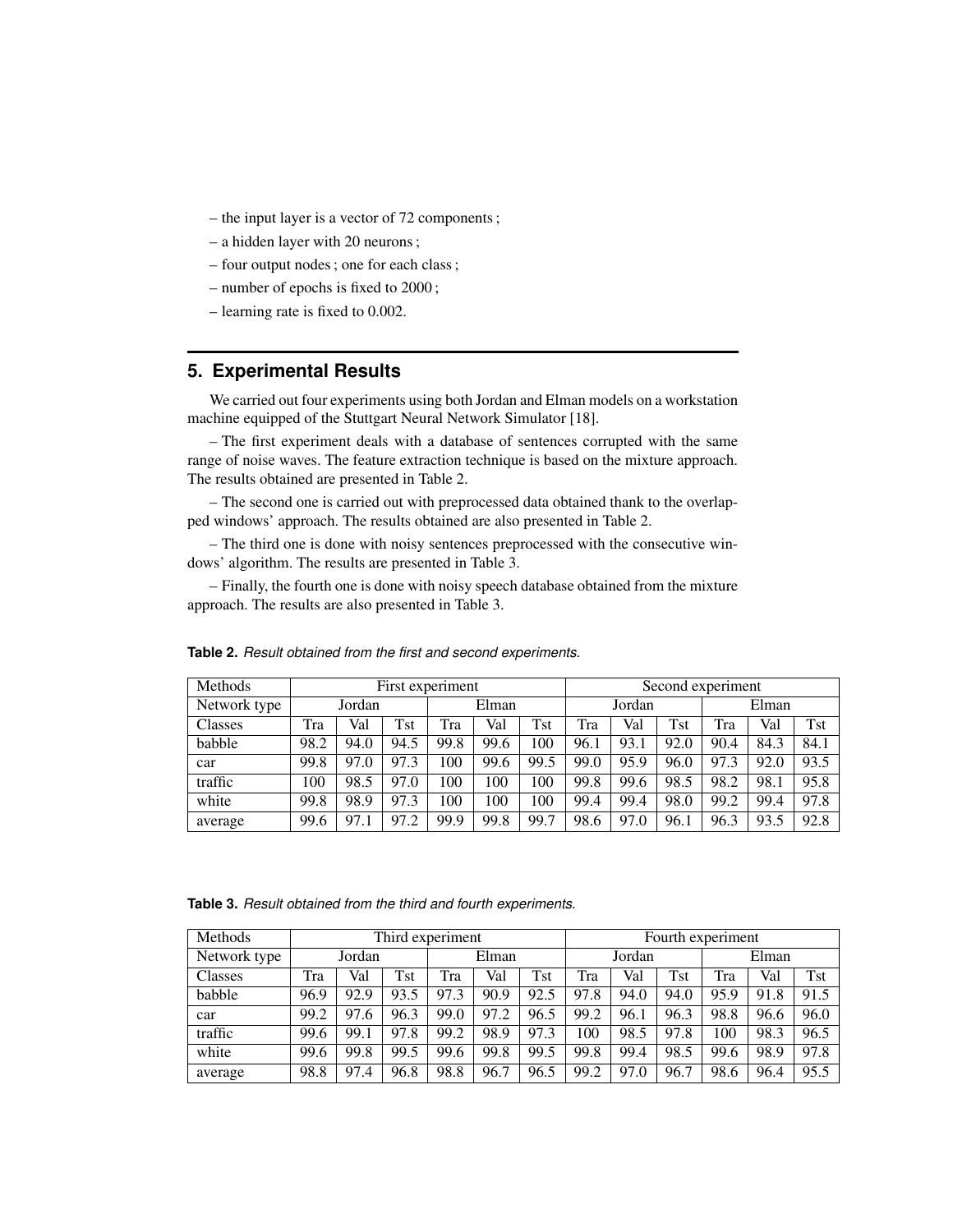#### **5.1. Results Analyses**

Taking a careful look on the different preprocessing techniques proposed, one can say that a  $12^{th}$  order model is enough good for coding the noisy sentences for the discrimination task under examination. Both Elman and Jordan models are good classifiers to discriminate the noisy speech sentences. Moreover, one can do the following observations :

– From Table 2, it appears that Elman network performs substantially better than Jordan network. Both networks have the ability to generalize. One can explain such an important result due to the same range of noise waves used to corrupt each speech signal sentence. The average percentages on correct classification (see Table 2) can be justify by the use of the same samples of noise waves of each type of noise. Even though in practical thinking, noise waves that corrupted speech signal changed rapidly, this experiment showed us how much partially recurrent neural nets have the ability to generalize. For the theory about the use of probabilistic techniques for the modeling of generalization, see [16].

– From Table 2, it appears varying noise wave range induces the network to misclassify some patterns.

– From Table 3, it appears that the use of consecutive frames concept is good for the classification task under examination.

– From Table 3, it appears that the use of the mixture preprocessing approach leads to substantially improvement as expected.

#### **6. Concluding Remarks**

Through this paper, we saw that the *Linear Prediction Coding* did a good job for discriminating noisy sentences. It also appears that Jordan model performs as good as Elman network for the task under examination. Also, the concept of consecutive frames we have introduced is a good one. Moreover, the mixture approach introduced as expected has a good performance since it combines two approaches even though the improvement compared to the one obtained with consecutive window's approach is less.

# **7. Bibliographie**

- [1] C. AVENDANO, « Temporal Processing of Speech in a Time Feature Space », *PhD Dissertation*, Oregon Graduate Institute of Science and Technology, 1997.
- [2] B. WIDROW et al., « Adaptive Noise Canceling : Principles and Applications », *in Proceedings of* IEEE, vol. 63,n<sup>o</sup> 12, December, pp. 1692 – 1712, 1975.
- [3] EL-M. KHALED et al., « Frame-Level Noise Classification in Mobile Environments », *in Proceedings of* the IEEE Conference on Acoustics, speech, Signal Processing, Phoenix, AZ, pp. 237–240, March 1999.
- [4] M. VACHER et al., « Life Sounds Extraction and Classification in Noisy Environment », *in Proceedings of* the International Association of Science and Technology for Development, Signal and Image Processing IASTED'SIP 2003, Horiolulu, Hawaii, USA, 13–15 August, 2003.
- [5] C.G. LOONEY, « Pattern Recognition Using Neural Networks, Theory and Algorithms for Engineers and Scientists, », *in* Oxford University Press, Inc., 1997.